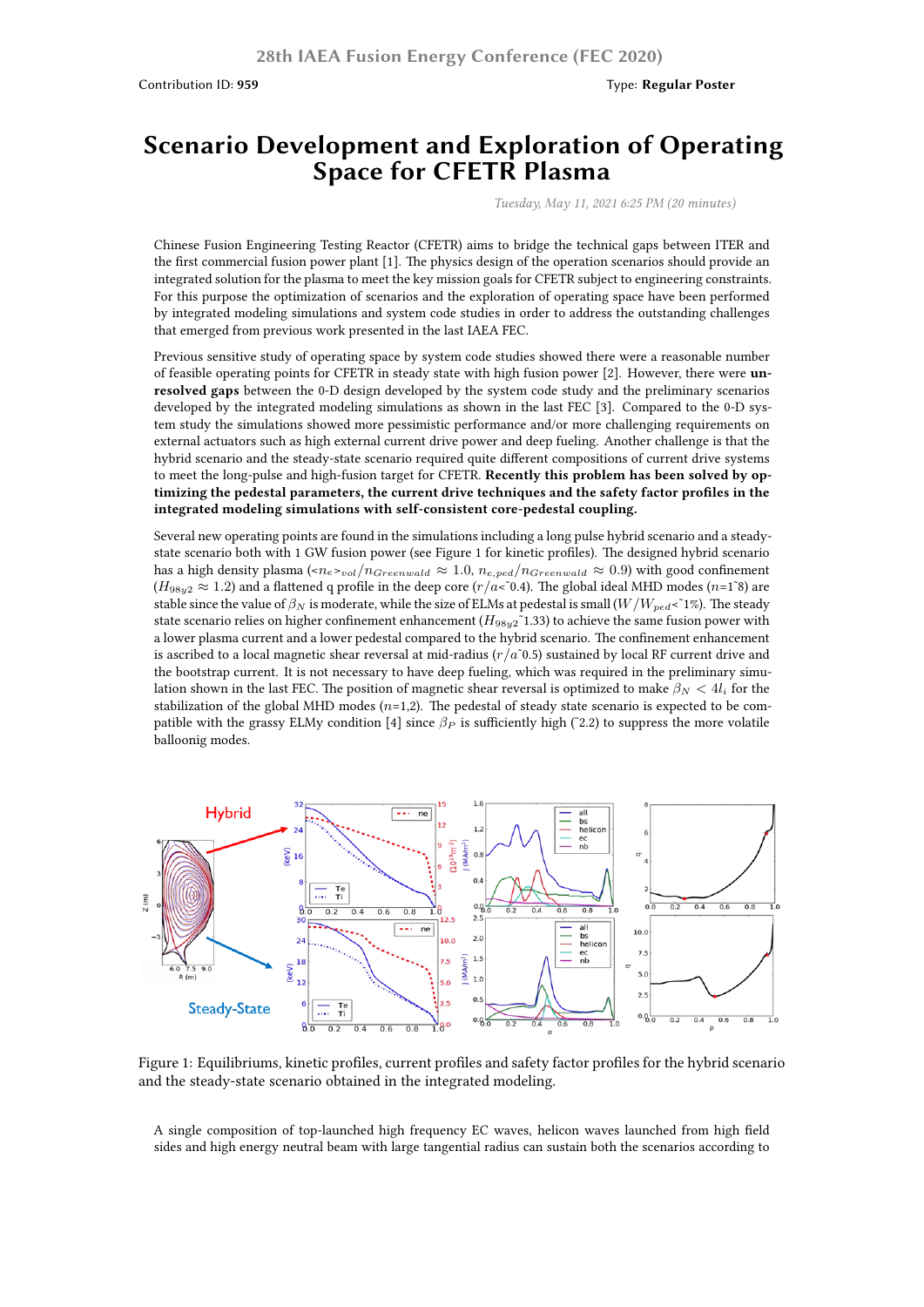the following consideration. Both helicon waves and high energy neutral beams have demonstrably higher current drive efficiency than EC waves and are useful to reduce the total power requirement for current drive. However, their maximum power will be limited by the available ports through the breeding blankets. Both EC waves and helicon waves can be optimized to drive localized current profiles to sustain the reversed shear in the steady state scenario while the neutral beam current drive profile is quite broad.

Ongoing work in scenario development includes verification of these solutions with models of varying physics fidelity and sensitivity study of the operating points due to the uncertainties in physics and technology. The latter is being performed with iteration between integrated modeling simulations and system code studies.

Based on the above integrated modeling results, new system studies are started using a flexible System Code Framework (**SCoF**). The framework is being developed to build comprehensible, adaptable and extensible system codes which can incorporate the evolving output from the ongoing design research for CFETR to make comprehensive system studies. The first application of SCoF produces a system code to benchmark the 0-D system study by the GASC code [5] with the output of the integrated modeling simulations. The benchmark shows that the fusion power can be overpredicted in a system code by about 30% if the Shafranov shift is neglected, and by about 20% if simple global polynomial profiles are used to approximate the kinetic profiles for transport evolved H-mode plasma with self-consistent pedestals. The consistency between the 0-D system code study and the integrated modeling simulation can be improved significantly by this benchmark (See the table in Figure 2).

| (Hybrid scenario)                          | <b>System code</b> | <b>Integrated</b><br>modeling |
|--------------------------------------------|--------------------|-------------------------------|
| P <sub>fusion</sub> (MW)                   | 1148               | 965                           |
| Q                                          | 14                 | 12                            |
| $\beta_{\text{T}}(\%)$                     | 2.29               | 2.12                          |
| $\beta_{\textrm{\tiny N}}$                 | 2.36               | 2.36                          |
| $f_{\text{bs}}$                            | 0.46               | 0.45                          |
| H <sub>ITER98Y2</sub>                      | 1.11               | 1.2                           |
| $P_{cd}(MW)$                               | 80                 | 80                            |
| Flattop duration(h)                        | 4.7                | 4.9                           |
| Ip (MA)                                    | 14                 | 13                            |
| Ti(0)/Te(0) (keV)                          | 27/30              | 27/30                         |
| $n(0)$ (10 <sup>20</sup> m <sup>-3</sup> ) | 1.24               | 1.20                          |
| <n>/n<sub>GR</sub></n>                     | 1.0                | 1.0                           |
| $Z_{\rm eff}$                              | 2.54               | 2.51                          |
| q <sub>95_iter</sub>                       | 5.88               | 5.87                          |

Figure 2: Benchmark of the upgraded 0-D system code calculation with integrated modeling for the hybrid scenario

Based on SCoF the system code is then adapted to explore the sensitivity of the operating point of the hybrid scenario. Operating points are calculated with a statistical sampling about a mean value over the ion temperature, the electron temperature, the plasma current and the radius of plasma boundary at the outer midplane (i.e.,  $R_{out} = R_0 + a$ ) while  $\langle n_e \rangle_{vol}/n_{Greenwald} = 1.0$  and the composition of current drive power is kept fixed. Increasing *Rout* is an attempt in the recent research to enhance the control of vertical displacement events. The sensitivity study by the system code shows that increasing both the plasma size a and the major radius *R*<sup>0</sup> together (by increasing *Rout*) will decrease either the fusion power or the pulse duration *τf lattop* (if keeping the fusion power by increasing plasma current *Ip*) (see Figure 3). This behavior is consistent with the recent observation in the integrated modeling simulations.